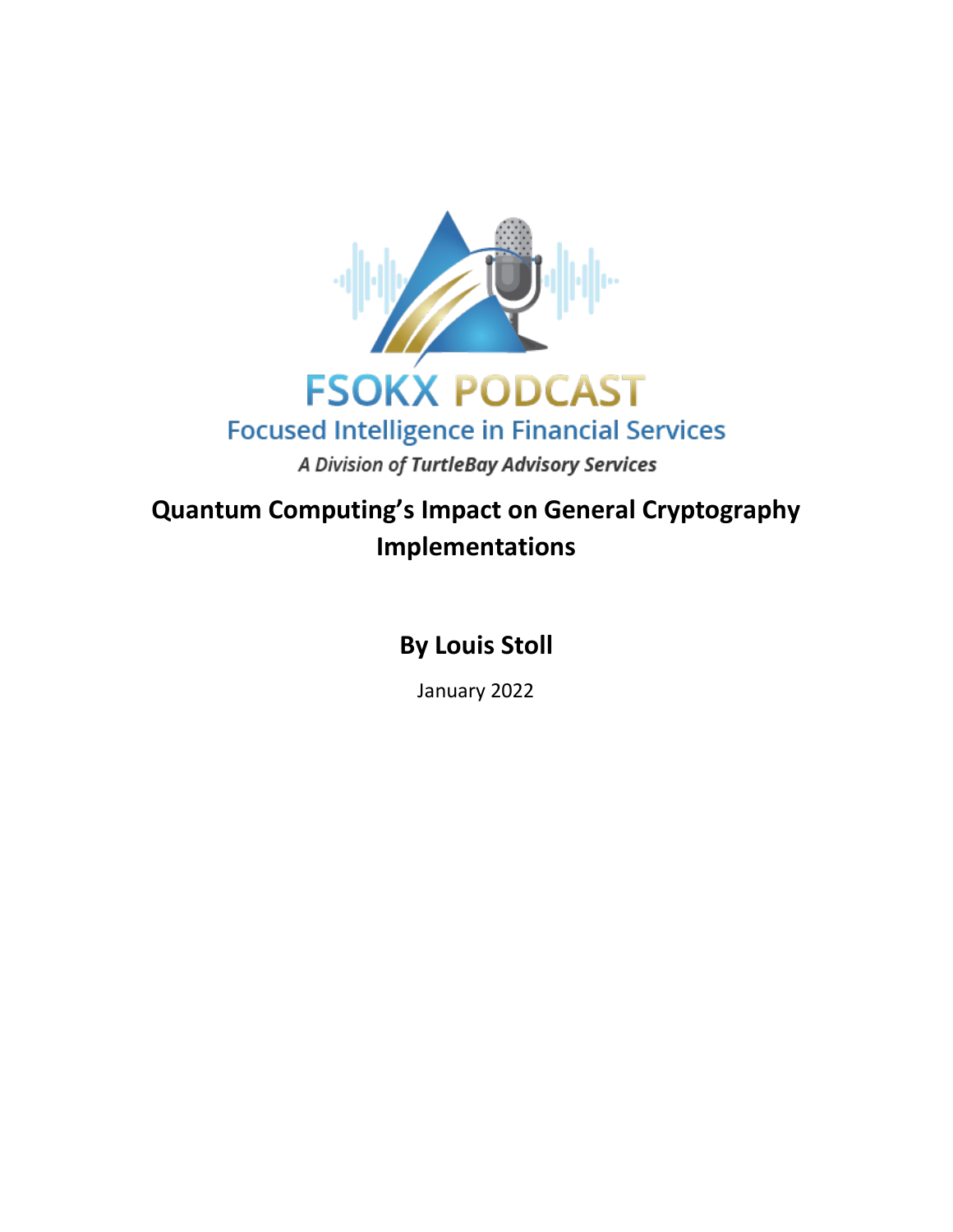Abstract: The Race for Quantum Supremacy in the 2<sup>nd</sup> decade of the 21<sup>st</sup> Century will shape future markets and societal trends much as the 'Arms Race' and the 'Race to the Moon' created watershed events that shaped subsequent history. While today's current quantum computing abilities continue to become adapted for optimization purposes, organizations should be prepared for bad actors looking to defeat cryptography and exploit industries. As the world continues to make breakthroughs towards quantum supremacy, these discoveries undermine security constructs foundational to e-commerce and social life as currently known in the world. This paper will analyze the high-level impact of Quantum Computing on general commerce and social life. By setting forth a list of risks and consequences resulting from quantum computing breakthroughs, this paper is intended as a call-to-action from modern information technology providers, commercial enterprise implementers and public consumers in the public communication marketplace to prepare against these bad actors.

*Keywords:* Cryptography, quantum supremacy, e-commerce, quantum computing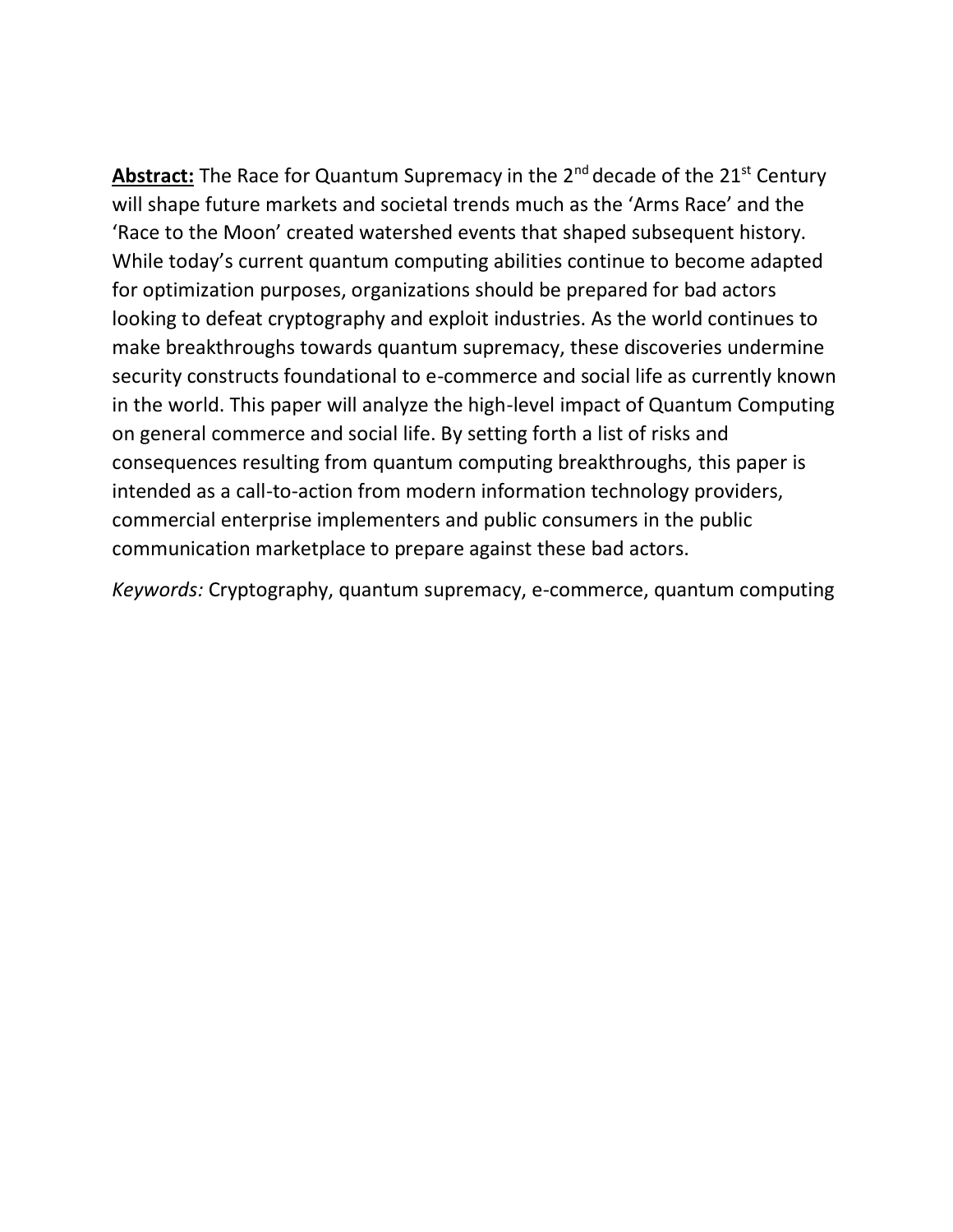#### **Introduction:**

Internet commerce, more commonly referred to as 'e-commerce' is conducted across publicly shared communications services which use well-established and well-thought-out security mechanisms. These security mechanisms are based on the general concept of encryption in which plain-text information is manipulated to be indecipherable to un-authorized individuals. Built on centuries of experience with cryptographic techniques and methods, today's systems have demonstrated remarkable integrity in protecting secured information. While the methods necessary to break the cypher takes 100s or thousands of years by conventional computing methods, quantum supremacy results in near real time deciphering for many 'hardened' encryption techniques. For more complex encryption techniques, this could mean hours or days to decipher. Therefore, discontinuity in current practices has been created by quantum computing techniques and technology's ability to eliminate the time barrier, which provided protection from deciphering.

As a result, what was previously secure information transmission is now rendered to be the same as open text transmission. Albeit this is not an issue of concern for the present, organizations need to start preparing for this breakthrough to protect the future of secured information transmission. To expand further, appendix one identifies a list of major services and sources known to be at risk as a result of this future breakthrough.

In the author's view, three subjects limit the risk of e-commerce and public communications as it is currently implemented from compromise and unintentional disclosure.

- 1. Limited Availability of actual quantum computing resources.
- 2. Algorithm implementation of operational decryption with an integrated quantum computing platform.
- 3. Identification of Targets of Opportunities for Exploitation.

Each of these are dealt with in order in the following paragraphs.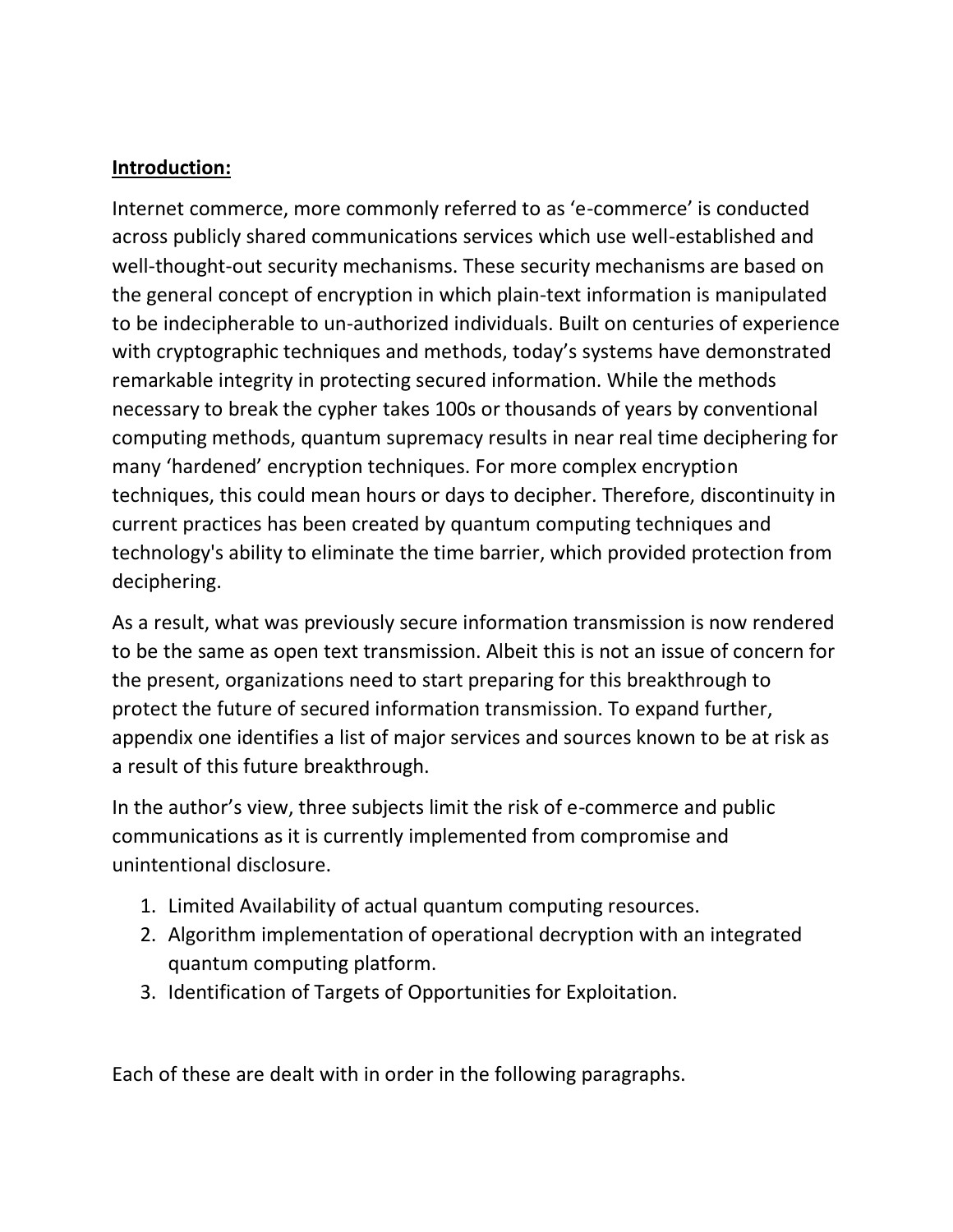- [Limitation of Quantum Services Capabilities](#page-3-0)
- [Implementation of Algorithms](#page-4-0)
- [Identification of Vulnerable Targets for Exploitation](#page-5-0)
- Communities at Risk
- Manual Escalation of Risk Management Required
- Summary of Services and Systems at Risk
- [Sources and Services at Risk](#page-9-0)

#### <span id="page-3-0"></span>*Limitations of Access to Quantum Capabilities*

In the first half of 2021, there were only two or three quantum computing solutions demonstrating useful functionality. This technology was still substantially unproven with major theoretical physics challenges to the viability of quantum computing solutions. In the final six months of 2021 these questions were resolved to the point that it is no longer a theoretical possibility. Instead, it's a question of scalability and time till they become commercially available.

Created in a development environment, that were previously limited as architecture matured are now available in open source allowing for both friend and foe to develop algorithms that can be used for malicious purposes.

For example, China has publicly touted its work in quantum computing claiming to have achieved quantum supremacy months ago.<sup>i</sup> The scope of their work claims to be entirely benign and focused purely on academic goals, but little is known of their programs and scope of their efforts. Additionally, past Chinese efforts in other areas have been positioned as benign until strategic advantage could be achieved at which point, they exercised their full strength and capability. With, China's history of accomplished electronic espionage and sabotage (as do most all countries) the threat imposed by a cryptographic supremacy based in China would have a chilling effect on general information privacy and a similar effect on global economies. ii

Therefore, Chinese quantum computational capabilities and directions, need to be actively monitored and asses to allow appropriate private and governmental countermeasures to occur. The Department of Homeland Security, is actively working on Cryptographic Solutions and strategies, but private industries have not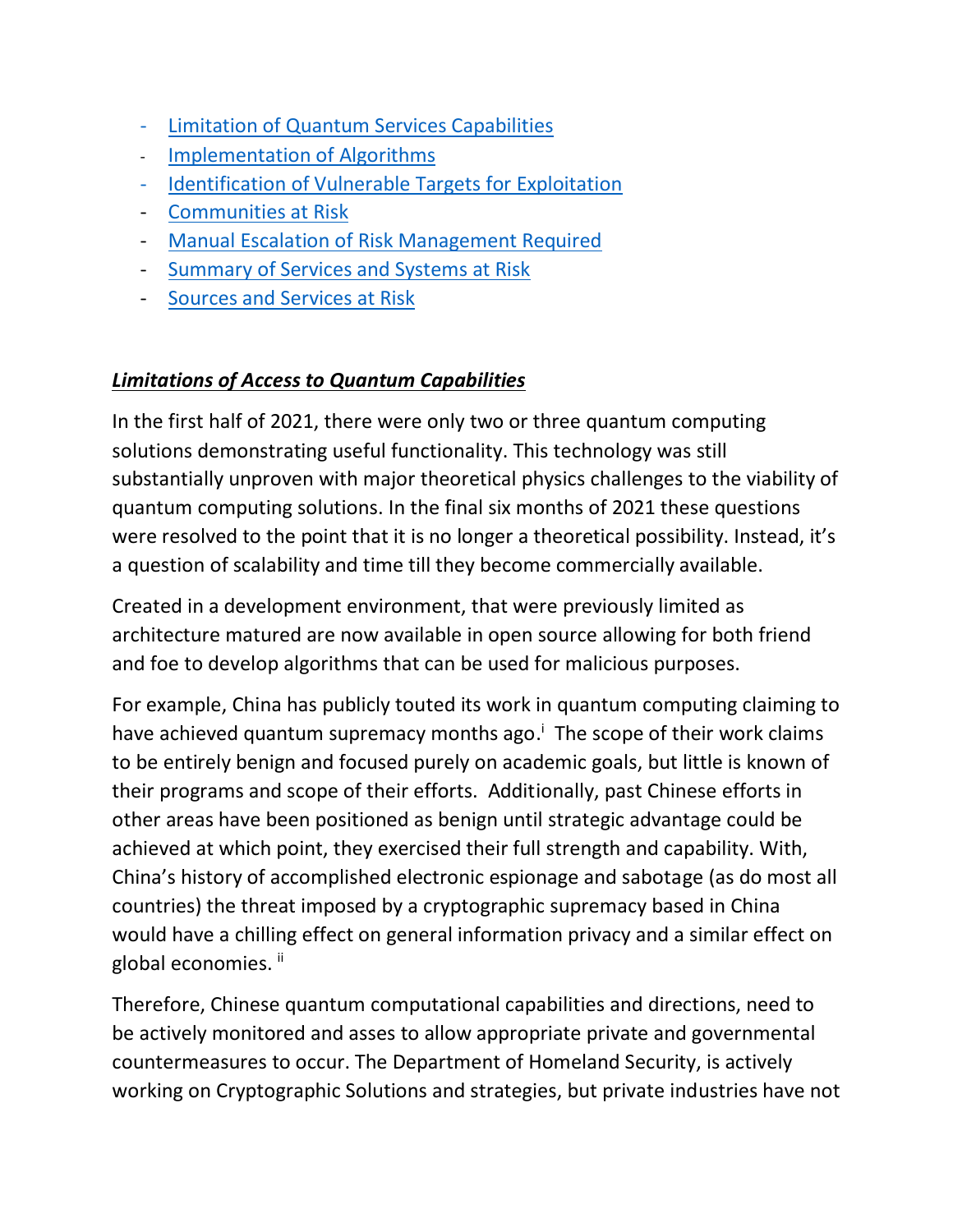yet embarked on creating a Post Quantum Encryption plan that is tied to threat sources, such as China. Additionally, changes to China's, and other potential threats quantum computing focus needs to be monitored for countermeasures to be implemented across the entirety of existing communications infrastructure.

Future research should focus on the public identification and classification of quantum algorithm centers of expertise. This includes monitoring surveillance activity for proper scoping of technical response activities, supporting requests for funding and establishing project milestones for counter measures.

Changes in the focus and scope of western public communications infrastructure need to be studied and coordinated to allow for accurate updates to risk profiles while maintaining operational capability.

#### <span id="page-4-0"></span>*Algorithm Implementation*

Following the availability of quantum computing resources, another factor of consideration in decreasing risk is algorithm implementation. With changing risk levels, these milestones need to be defined and standardized for response planning to be performed. Historically, similar activities were tried after the 9/11 attacks with the implementation of threat condition level. These activities have proved to be confusing and problematic to understand by private industries and the general public. Thus, the coordination and escalating/de-escalating of risk levels needs to be well defined and planned for all parties to be able to continue operating based on the risk level.

One theory includes the highest risk level as a complete compromise and lack of trust in existing security algorithms and associated commercial uses. A current state risk level would be the presumption of all information still being protected, while intermediate levels is the intention that each level assumes less trustworthiness of conventional pre-quantum implementations.

Changes to risk level would call for more drastic risk avoidance activities to maintain operational capability. This results from a greater need to retire compromised systems and solutions as necessary to manage risk. Since private industry tends to respond slowly to unanticipated threats and conditions, aggressive planning and coordination needs to occur to provide the necessary insight and justification to perform technology change.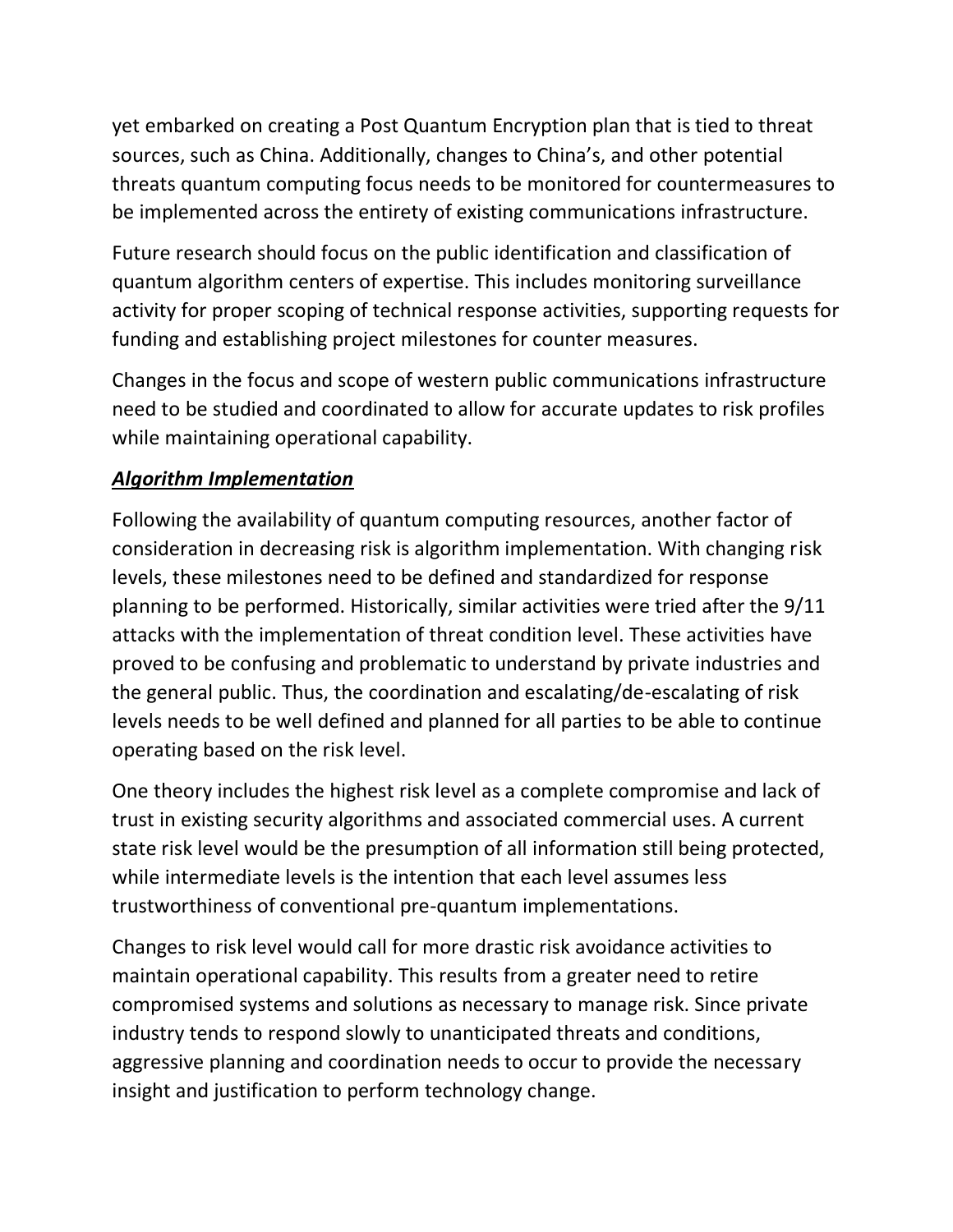### <span id="page-5-0"></span>*Identification of Vulnerable Targets for Exploitation*

The final factor of consideration is identifying "Targets of Opportunities" for exploitation. Assuming a reasonable risk profile can be established this renders existing communication techniques ineffective. This requires a prioritized matrix of risk response activities to be developed that evaluates asset value against probability of compromise. The matrix should include an actionable list of assets with specific time certain milestones either professionals or computers must take to protect them from being comprised. Additionally, the analysis needs to consider that real time compromise is not necessary for financial and reputation damage to occur.

For instance, streams of transmitted data can be captured and analyzed through post processing solutions to decrypt and harvest high value data days, weeks or months after the incident. Given intense social data mining over the last decade, this is a cause of concern as citizen social security identities have been revealed, and detailed knowledge of military and industrial databases of employee qualifications and associations have been discovered.<sup>iii</sup>, <sup>iv</sup>

*Decrypting data streams after the fact allows for compromises of trade secret information, personal, and confidential information including identity disclosure and all sources and methods transmitted through pre-quantum cryptographic techniques.* 

To be clear, most countermeasures probably will not require quantum computing capability, but exposure of encrypted information probably will occur regardless of countermeasures. This comes after communicated information has been captured for subsequent analysis. Therefore, this risk is immediate and current action needs to be taken to assess and safeguard communications and data, where possible. Due to the shift of 5G technology, this is particularly troublesome as this technology has already been cryptographically compromised to capture streams of encrypted data. 5G technology was thought to not be of major concern until the reality of quantum computing caused the collapse of current cryptographic infrastructure as described. v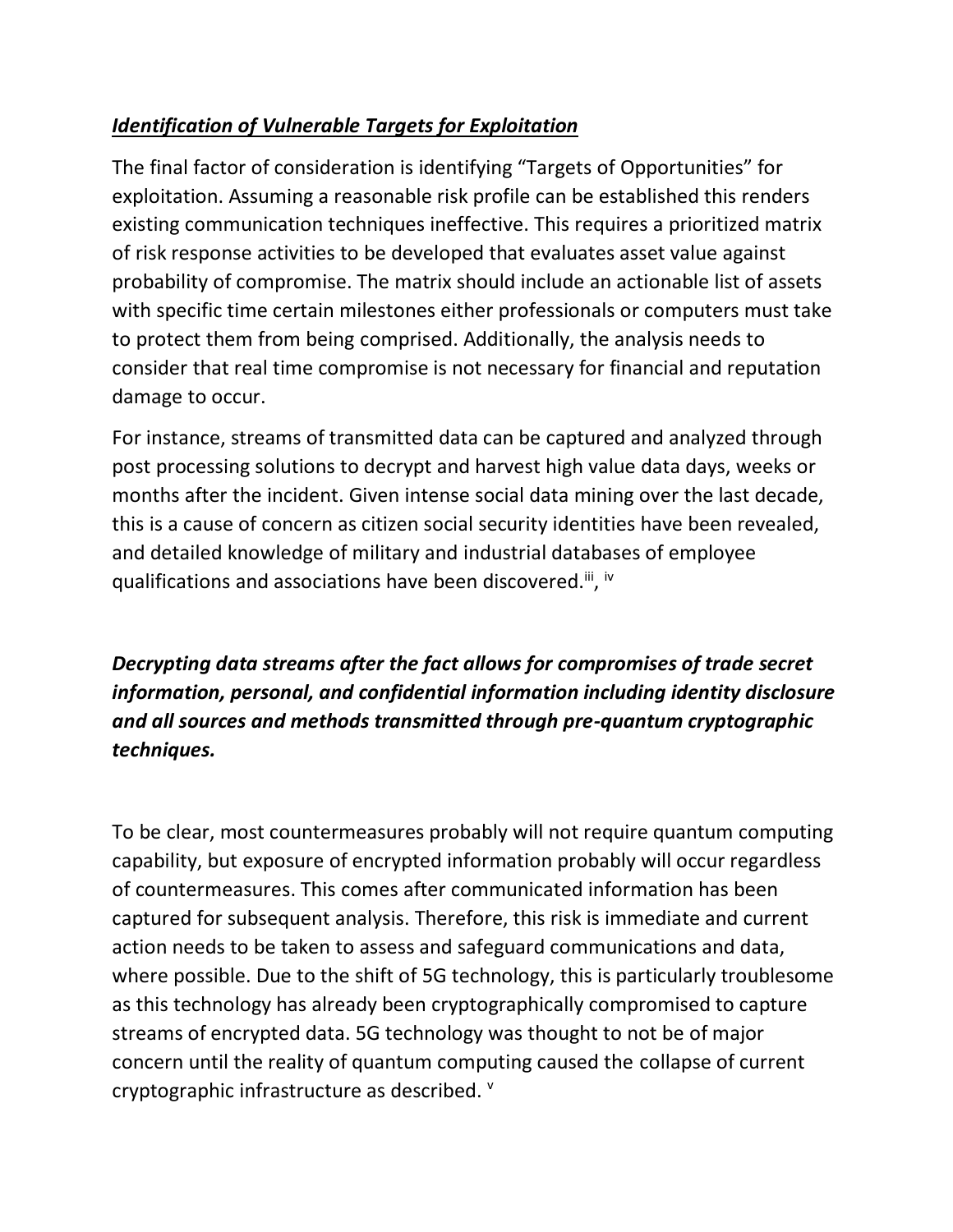The financial threat associated with compromising captured information is immediate and scope reduction methods are needed to quickly minimize the impact of information being compromised. These steps include:

- 1. Critical review of Analysis of schemas for information that is cloud based versus information contained in private networks.
- 2. Identification and implementation of alternative methods and techniques for disclosure (physical and telephonic dissemination versus electronic disclosure).
- 3. Surveillance of public and dark web sources for content, sources and similar types of data.
- 4. Collaboration with law enforcement on disaster response and business continuity plans.
- 5. Entities require surveillance of all authorized user access profiles to identify inappropriate and suspicious data usage/disclosure and rapidly identify areas of compromise when internal disclosure has occurred.

#### *Summary*

**All are at risk-** Every individual and company that performs confidential or secure communications using the "Internet" including all B2B, B2C and governmental G2B and G2C communications as well as C2C communications are at risk.

**Existing Risk Drivers Not Useful as Driving Force –** Traditional driving forces of managing liability and prioritizing business challenges won't respond fast enough. Typically, companies wait till events start to appear and trend before taking large scale action. Therefore, liability claims will be numerous for unauthorized disclosure of information and service will be denied out of necessity as the first landmark decisions for the general public good. As a result, loss of confidence and inability to operate will create existential moments of crisis and opportunity with the strong entities surviving and weaker organizations being acquired or absorbed. This becomes troublesome if international players can plan for these events and take advantage of compromised competitors during a flurry of cyberattacks resulting from compromised encryption technologies.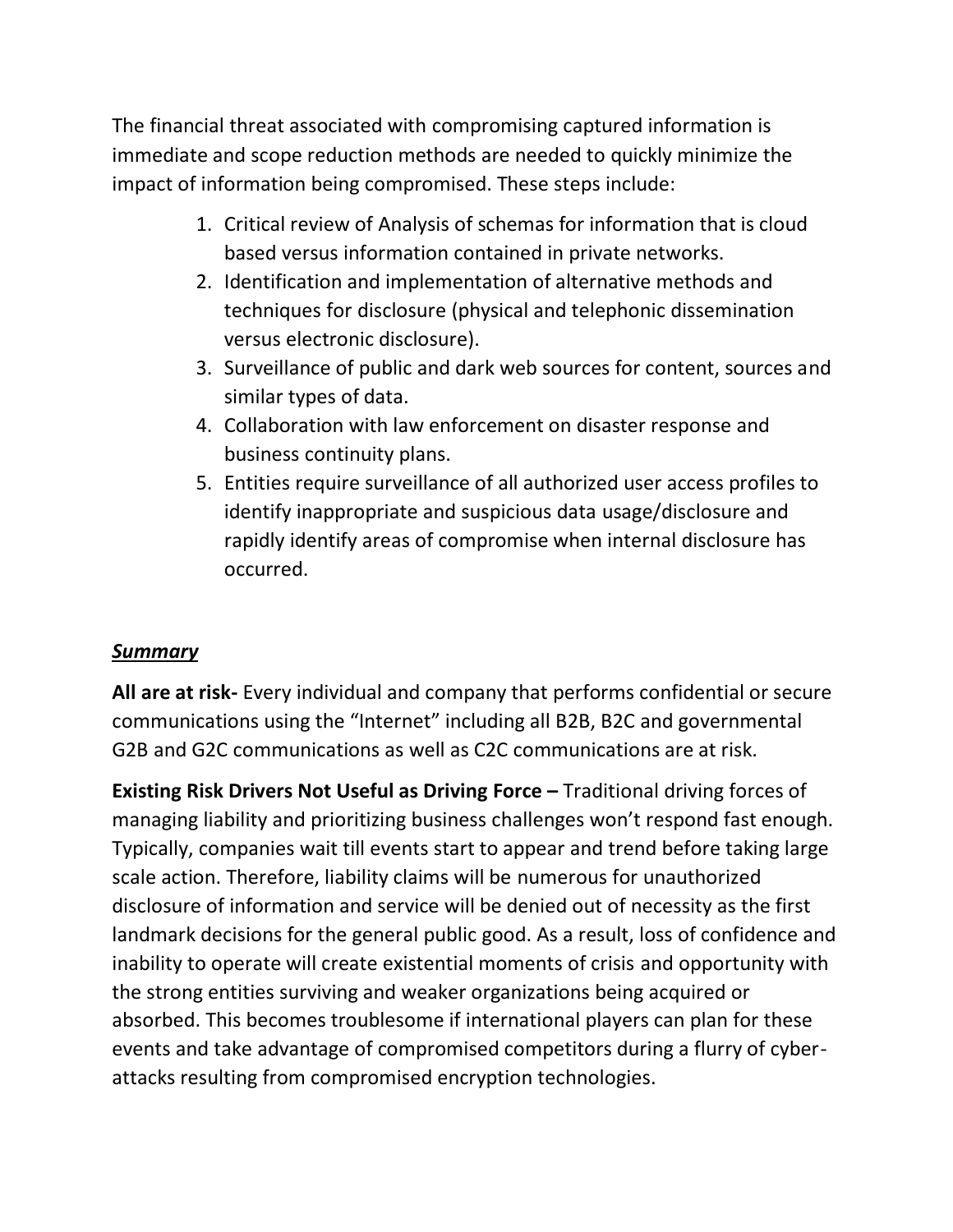The legal system could be flooded as well with damage claims ranging from loss of life to the failure of public infrastructure to large scale financial suits for denial-ofservice attacks. This could extend to common significant fraud and corruption occurring from group arguments over the damage as they try to respond and survive.

Business will need to adapt as the laggards are penalized by governments and the marketplace for their lack of effort and counter measures as the look for punishment and holding someone responsible grows.

# *Appendix One*

## *Summary of Sources and Systems at Risk*

- Loss of availability, integrity, authentication, confidentiality, and nonrepudiation due to malicious actors for all public communications.
- Impact to all public communications.
- Impact to stored and archived data that are not secured through a physical prevention of access.
	- o All systems serving data would be vulnerable regardless of operating system to discretionary security system compromise (equivalent to all users having root access).
	- o All repositories whether online or offline where encryption is assumed to keep data secure from disclosure and compromise.
- Impact to all hardware and software methods and products that rely on DES derived encryption methods including any number of bits of encryption (DES was 128bit but any length of encryption using this technology would be vulnerable).

## *Commonly Used Transactions and Services at Risk*

- All Online and E-Commerce (Amazon, Alibaba, PayPal, etc.).
- All Banks, Stock Brokerage, Health and Non-Health Insurance Services.
- eHealth Services including all patient portal, online pharmacy, online lab reporting to providers and patients.
- All social media C2C services where confidentiality is assumed.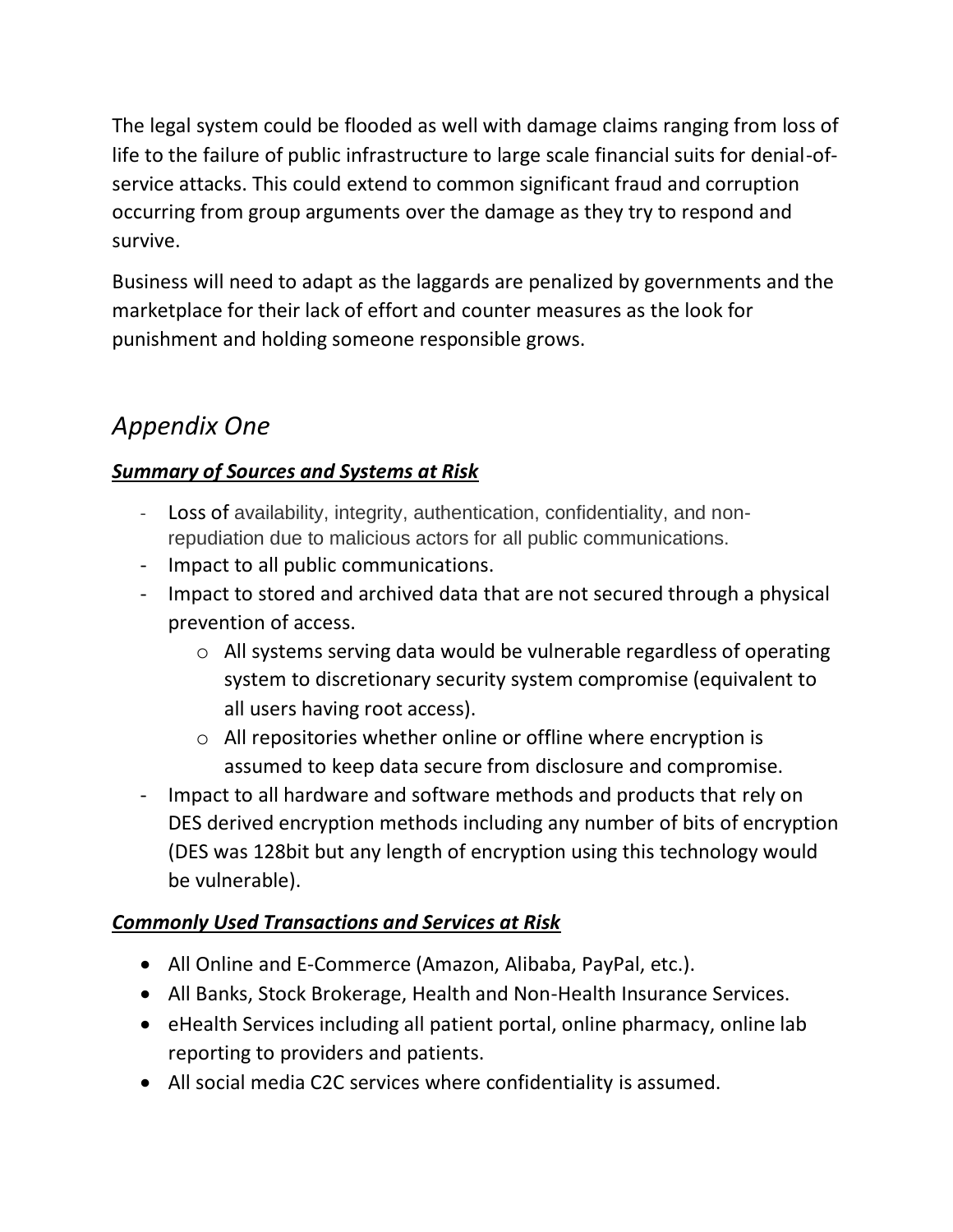• All private VOIP and mobile communication services.

## *Appendix Two*

#### *Quantum Computing Key Terms*

This is a complied list of key terms one needs to know when understanding quantum computing. All definitions are from the Merriam-Webster Dictionary and the National Institute of Standards Technology.

*Cipher-* "A message in a code" ( Merriam-Webster).

*Cryptography*- "The enciphering and deciphering of messages in secret code or cipher. Computerized encoding and decoding of information" (Merriam-Webster).

*Cryptographic Algorithm- "*Well-defined procedure or sequence of rules or steps, or a series of mathematical equations used to describe cryptographic processes such as encryption/decryption, key generation, authentication, signatures, etc." (NIST).

*Encryption-* "The act or process of encrypting something: a conversion of something (such as data) into a code or cypher" (Merriam-Webster).

*Quantum Computer-* "A computer that takes advantage of the quantum properties of qubits to perform certain types of calculation extremely quickly compared to conventional computers" (Merriam-Webster).

*DES (Data Encryption Standards)- "*The symmetric encryption algorithm defined by the Data Encryption Standard" (NIST).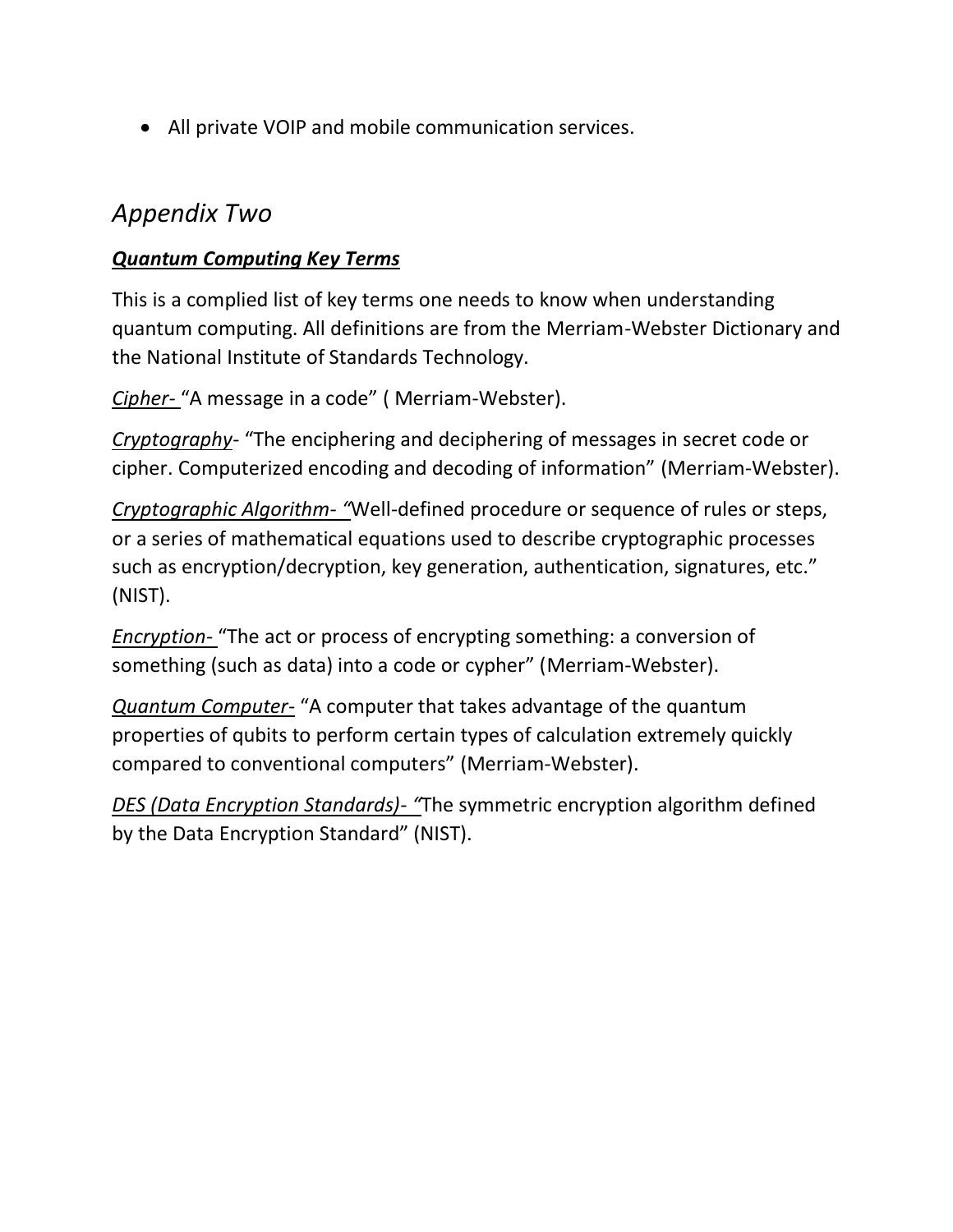<span id="page-9-0"></span>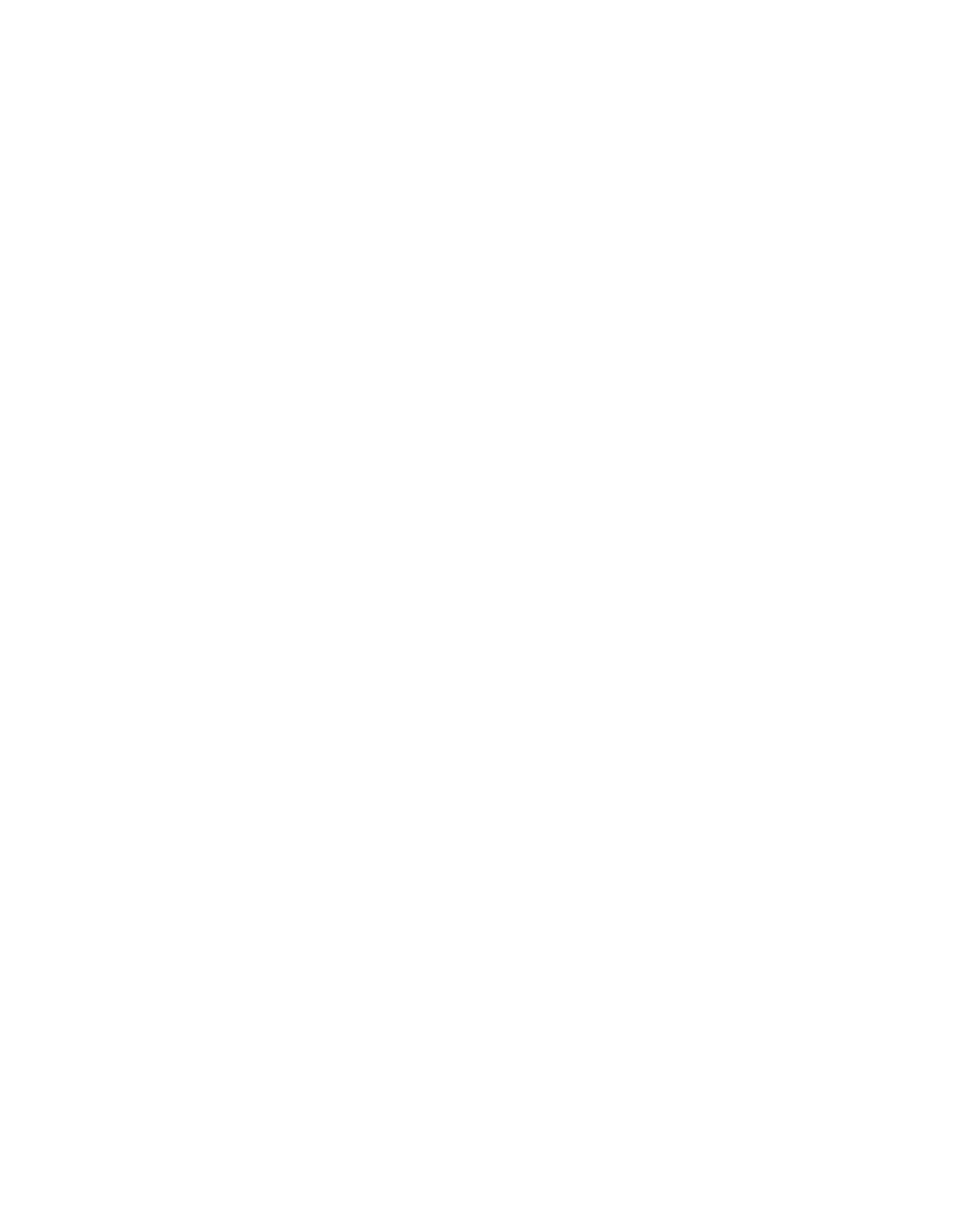#### **References**

- Barker, W., Polk, W., & Souppaya, M. (2021). Getting ready for post-quantum cryptography: Exploring challenges associated with adopting and using postquantum cryptographic algorithms. <https://doi.org/10.6028/nist.cswp.04282021>
- Chen, L. (2017). Cryptography standards in Quantum Time: New wine in an old wineskin? *IEEE Security & Privacy*, *15*(4), 51–57. <https://doi.org/10.1109/msp.2017.3151339>
- Chen, L., Jordan, S., Liu, Y.-K., Moody, D., Peralta, R., Perlner, R., & Smith-Tone, D. (2016). Report on post-quantum cryptography. *National Institute of Standards and Technology* , (8105).<https://doi.org/10.6028/nist.ir.8105>
- Chief Information Officer, & Hysen, E., Preparing for Post-Quantum Cryptography Memo (2021). Retrieved from [https://www.dhs.gov/sites/default/files/publications/usm\\_quantum\\_memo](https://www.dhs.gov/sites/default/files/publications/usm_quantum_memo_0.pdf) [\\_0.pdf.](https://www.dhs.gov/sites/default/files/publications/usm_quantum_memo_0.pdf)

Kaur, D. (2020, December 21). *Is China leading the quantum computing race?* Tech Wire Asia. Retrieved from [https://techwireasia.com/2020/12/is-china](https://techwireasia.com/2020/12/is-china-leading-the-quantum-computing-race/#:~:text=China%20has%20invested%20heavily%20in%20quantum%20computing%2C%20with,a%20calculation%20faster%20than%20a%20conventional%20computer%20could)[leading-the-quantum-computing](https://techwireasia.com/2020/12/is-china-leading-the-quantum-computing-race/#:~:text=China%20has%20invested%20heavily%20in%20quantum%20computing%2C%20with,a%20calculation%20faster%20than%20a%20conventional%20computer%20could)[race/#:~:text=China%20has%20invested%20heavily%20in%20quantum%20c](https://techwireasia.com/2020/12/is-china-leading-the-quantum-computing-race/#:~:text=China%20has%20invested%20heavily%20in%20quantum%20computing%2C%20with,a%20calculation%20faster%20than%20a%20conventional%20computer%20could) [omputing%2C%20with,a%20calculation%20faster%20than%20a%20conventi](https://techwireasia.com/2020/12/is-china-leading-the-quantum-computing-race/#:~:text=China%20has%20invested%20heavily%20in%20quantum%20computing%2C%20with,a%20calculation%20faster%20than%20a%20conventional%20computer%20could) [onal%20computer%20could.](https://techwireasia.com/2020/12/is-china-leading-the-quantum-computing-race/#:~:text=China%20has%20invested%20heavily%20in%20quantum%20computing%2C%20with,a%20calculation%20faster%20than%20a%20conventional%20computer%20could)

- Lecher, C., & Brandom, R. (2019, March 17). *Is Huawei a security threat? Seven experts weigh in.* . The Verge. Retrieved January 24, 2022, from [https://www.theverge.com/2019/3/17/18264283/huawei-security-threat](https://www.theverge.com/2019/3/17/18264283/huawei-security-threat-experts-china-spying-5g)[experts-china-spying-5g](https://www.theverge.com/2019/3/17/18264283/huawei-security-threat-experts-china-spying-5g)
- Lord , N. (2020, October 6). *Top 10 biggest government data breaches of all time in the U.S.* Digital Guardian. Retrieved January 24, 2022, from [https://digitalguardian.com/blog/top-10-biggest-us-government-data](https://digitalguardian.com/blog/top-10-biggest-us-government-data-breaches-all-time)[breaches-all-time](https://digitalguardian.com/blog/top-10-biggest-us-government-data-breaches-all-time)